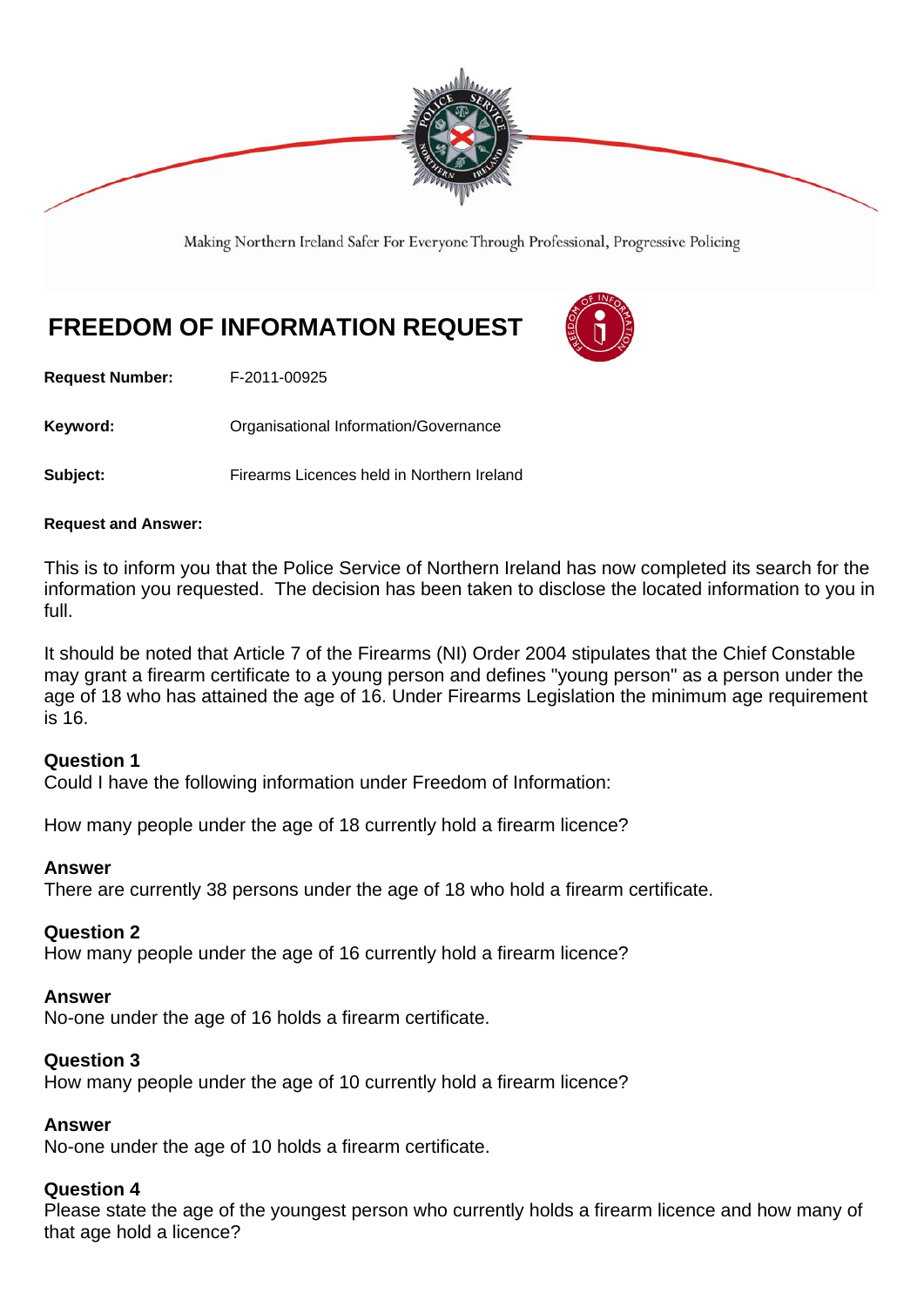## **Answer**

The youngest person who holds a firearm certificate is aged 16. There are currently 15 persons aged 16 who hold firearm certificates.

## **Question 5**

What firearms would all the above be for and mainly used for if you know?

## **Answer**

Article 7 of the Firearms (NI) Order 2004 regulates the circumstances under which a young person may be granted a firearm certificate. Please refer to the document at the end of this correspondence detailing the relevant Article.

If you have any queries regarding your request or the decision please do not hesitate to contact me on 028 9070 0164. When contacting the Freedom of Information Team, please quote the reference number listed at the beginning of this letter.

If you are dissatisfied in any way with the handling of your request, you have the right to request a review. You should do this as soon as possible, or in any case within two months of the date of issue of this letter. In the event that you require a review to be undertaken, you can do so by writing to the Head of Freedom of Information, PSNI Headquarters, 65 Knock Road, Belfast, BT5 6LE or by emailing foi@psni.pnn.police.uk.

If following an internal review, carried out by an independent decision maker, you were to remain dissatisfied in any way with the handling of the request you may make a complaint, under Section 50 of the Freedom of Information Act, to the Information Commissioner's Office and ask that they investigate whether the PSNI has complied with the terms of the Freedom of Information Act. You can write to the Information Commissioner at Information Commissioner's Office, Wycliffe House, Water Lane, Wilmslow, Cheshire, SK9 5AF. In most circumstances the Information Commissioner will not investigate a complaint unless an internal review procedure has been carried out, however the Commissioner has the option to investigate the matter at his discretion.

Please be advised that PSNI replies under Freedom of Information may be released into the public domain via our website @ www.psni.police.uk

Personal details in respect of your request have, where applicable, been removed to protect confidentiality.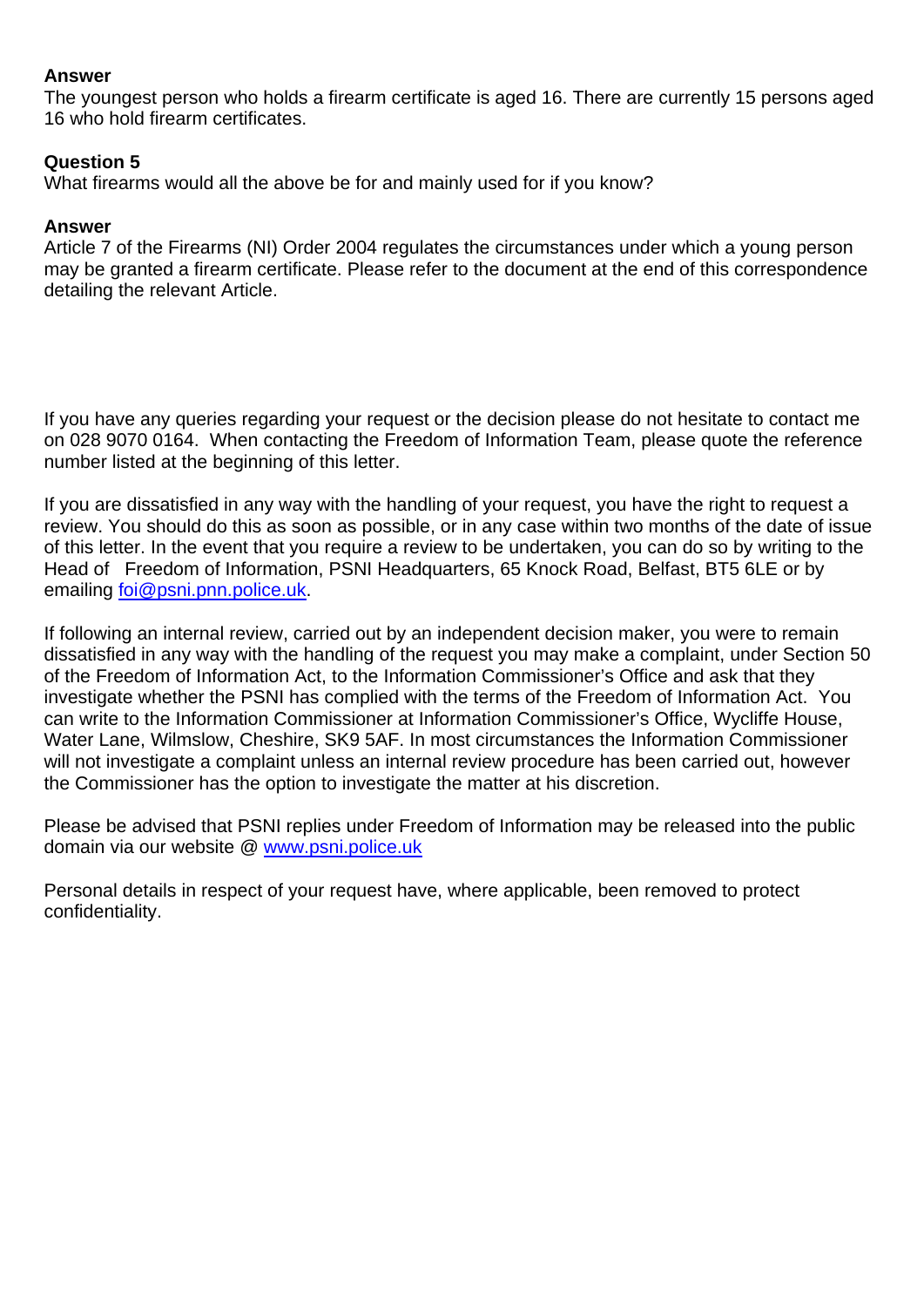## **ARTICLE 7 OF THE FIREARMS (NI) ORDER 2004 - YOUNG PERSONS**

Grant of firearm certificate to young persons

7. - (1) In this Article "young person" means a person under the age of 18 who has attained the age of 16.

(2) The Chief Constable may grant a firearm certificate to a young person if -

(a) each firearm to which it relates is -

 $(i)$  an air gun to which paragraph  $(4)$  applies;

(ii) a shotgun; or

(iii) a .22 rimfire rifle that is to say of a calibre not exceeding 5.59 millimetres; and

(b) the Chief Constable attaches a condition under Article  $6(1)$  that the firearm and any ammunition for it to which the certificate relates are for the purpose of -

(i) pest control; or

(ii) the protection of livestock;

on agricultural land occupied by the holder or on which he works and also resides.

(3) The Chief Constable may grant a firearm certificate to a young person if -

(a) each firearm to which it relates is -

 $(i)$  an air gun to which paragraph  $(4)$  applies; or

(ii) a shotgun; and

(b) the Chief Constable attaches a condition under Article  $6(1)$  that the holder shall have the firearm and any ammunition for it to which the certificate relates in his possession only -